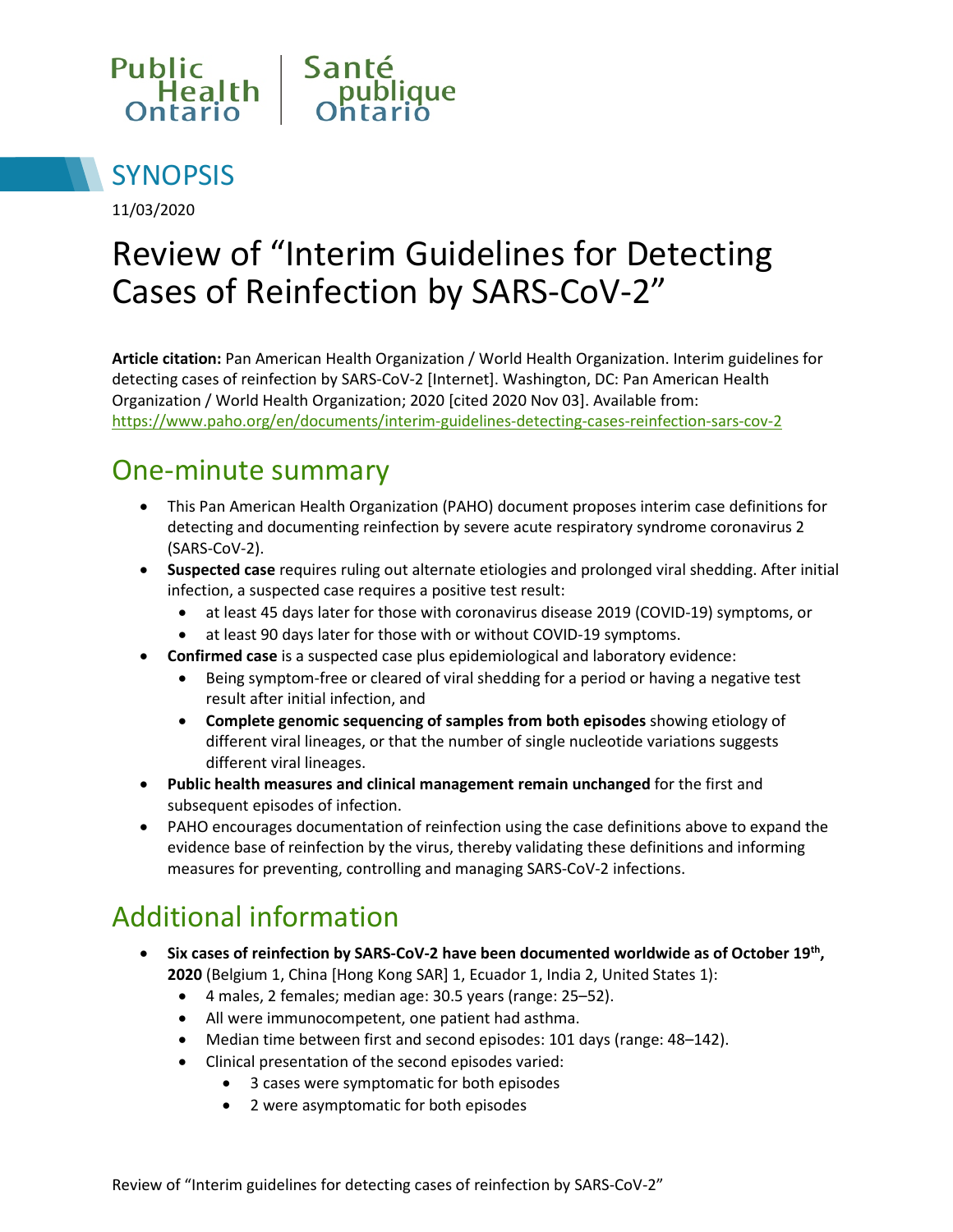- 1 was symptomatic in the first episode but asymptomatic in the second
- 1 was hospitalized during the re-infection episode
- Infections were confirmed by reverse transcription polymerase chain reaction of oropharyngeal swabs (for all first episodes and 3 second episodes); saliva samples and oropharyngeal swabs viral RNA-positive in both episodes for one case.
- Among the seasonal human coronaviruses, mild reinfections often occur with HCoV-229E, HCoV-NL63, HCoV-HKU1 and HCoV-OC43.

#### PHO reviewer's comments

- Currently, there is no widely accepted definition for SARS-CoV-2 reinfection, which requires laboratory support not readily available in many areas.
- The PAHO suspected reinfection definition has limitations as it is not possible to rule out persistent viral shedding in the absence of whole genome sequencing. Further evaluation of this definition is recommended.
- As noted by the **European Centre for Disease Prevention and Control**,<sup>1</sup> epidemiological and clinical information alone are insufficient for confirming reinfection by SARS-CoV-2:
	- SARS-CoV-2 RNA has been detected in upper respiratory specimens for varying lengths of time (up to 104 days) after symptom onset.
	- Intermittent viral RNA-negative results have been reported when specimen virus concentration is low or near the detection limit of a test.
	- Viral RNA shedding is not equivalent to the presence of viable, infectious virus.
- Further understanding of the frequency of SARS-CoV-2 reinfection is needed to inform public health measures, including immunization strategies when vaccines become available.

# Additional references

1. European Centre for Disease Prevention and Control. Reinfection with SARS-CoV: considerations for public health response [Internet]. Stockholm: European Centre for Disease Prevention and Control; 2020 [cited 2020 Nov 02]. Available from: [https://www.ecdc.europa.eu/sites/default/files/documents/Re-infection-and-viral-shedding](https://www.ecdc.europa.eu/sites/default/files/documents/Re-infection-and-viral-shedding-threat-assessment-brief.pdf)[threat-assessment-brief.pdf](https://www.ecdc.europa.eu/sites/default/files/documents/Re-infection-and-viral-shedding-threat-assessment-brief.pdf) 

# Citation

Ontario Agency for Health Protection and Promotion (Public Health Ontario). Review of "Interim guidelines for detecting cases of reinfection by SARS-CoV-2". Toronto, ON: Queen's Printer for Ontario; 2020.

#### Disclaimer

This document was developed by Public Health Ontario (PHO). PHO provides scientific and technical advice to Ontario's government, public health organizations and health care providers. PHO's work is guided by the current best available evidence at the time of publication.

The application and use of this document is the responsibility of the user. PHO assumes no liability resulting from any such application or use.